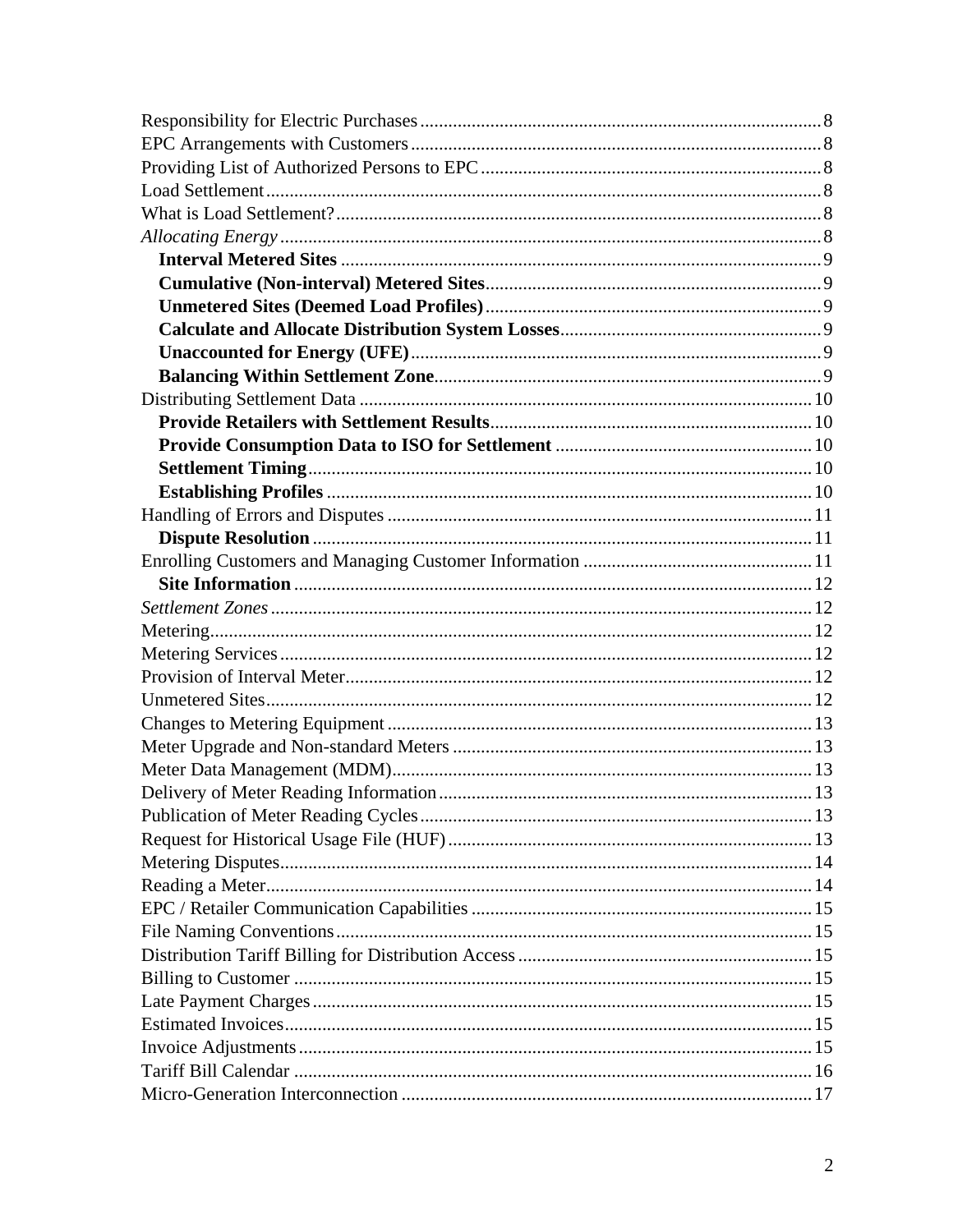# <span id="page-2-0"></span>**Introduction to the Retailer Guidebook**

The ENMAX Power Corporation (EPC) Retailer Guidebook has been created to assist current and prospective Retailers with participating in the EPC regulated service area. This Guidebook is designed to inform or direct the reader to key business processes, terms and conditions of service, governing provincial and federal regulations, distribution rates, fee schedules, and industry reference links.

EPC considers a person who sells or provides electricity services directly to customers as a Retailer. A customer may also act as a Self-Retailer by carrying out Retailer functions to obtain electricity solely for the customer's own use.

EPC, as the Wires Owner (WO), is responsible for the construction and maintenance of the distribution system infrastructure and all revenue metering equipment installed for the purposes of electricity services in the Calgary zone.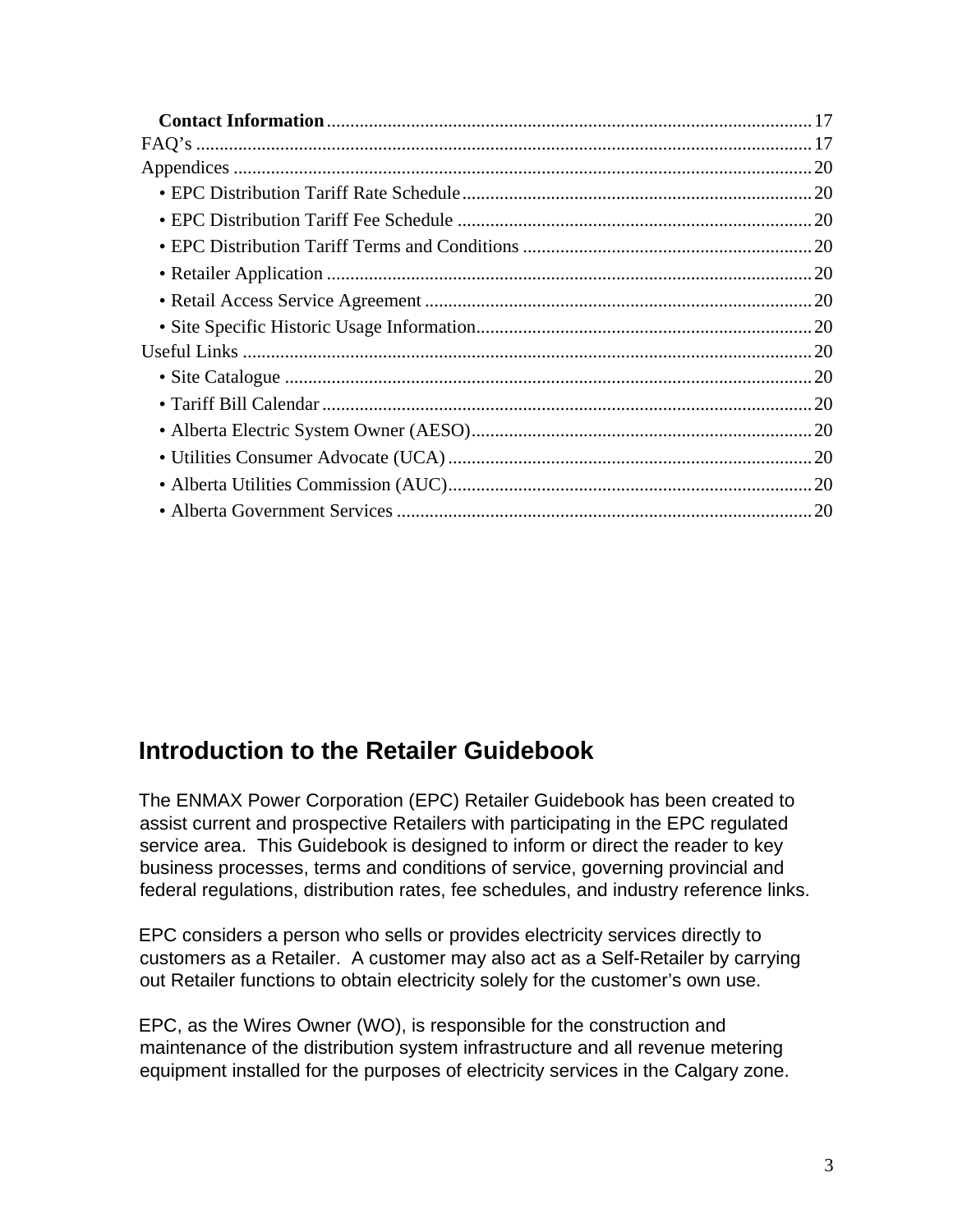As a Wires Service Provider, our responsibilities include:

- Load Settlement
- Site Enrollments
- Meter Data Management including Cumulative and Interval Meter Data Collection;
- Distribution Tariff Billing;
- Meter Inventory Management including Service Order Management;
- Site ID Management including Site ID Creation and Site ID Retirement; and
- Retailer Support.

Retailers should be aware that under the *Federal Electricity and Gas Inspection Act, R.S.C. 185, c. E-4* and the *Electricity and Gas Inspection Regulations, SOR/86-131,* all persons selling electricity based on units of measurement must register with Canada Business.

This document was created to assist Retailers and should not to be considered definitive or to supersede any rules, acts, or regulations. EPC will make reasonable efforts to update and maintain this Retailer Guidebook.

For additional information or questions about this Retailer Guidebook, please contact:

> *TRAC*  **Retail Support Team E-Mail: trac@enmax.com**

# <span id="page-3-0"></span>**Getting Started**

#### <span id="page-3-1"></span>**Register**

Before applying to receive Retail Access Services from EPC, please take the following steps:

- 1. Register with the [Department of Energy \(DOE\).](http://www.energy.alberta.ca/index.asp)
- 2. Make required arrangements with the [Alberta Electric System Operator](http://www.aeso.ca/) [\(AESO\)](http://www.aeso.ca/) to become a Pool Participant.
- 3. Obtain a license from Alberta Government Services (unless you sell only to commercial/industrial customers with annual consumption > 250,000 kWh).
- 4. Obtain appropriate local and municipal business licenses.

### <span id="page-3-2"></span>**Apply to Become a Retailer in EPC Zone**

Click [here](https://www.enmax.com/ForYourBusinessSite/Documents/10302.pdf) to find the Retailer Application. Please return the completed application and copies of the documents to: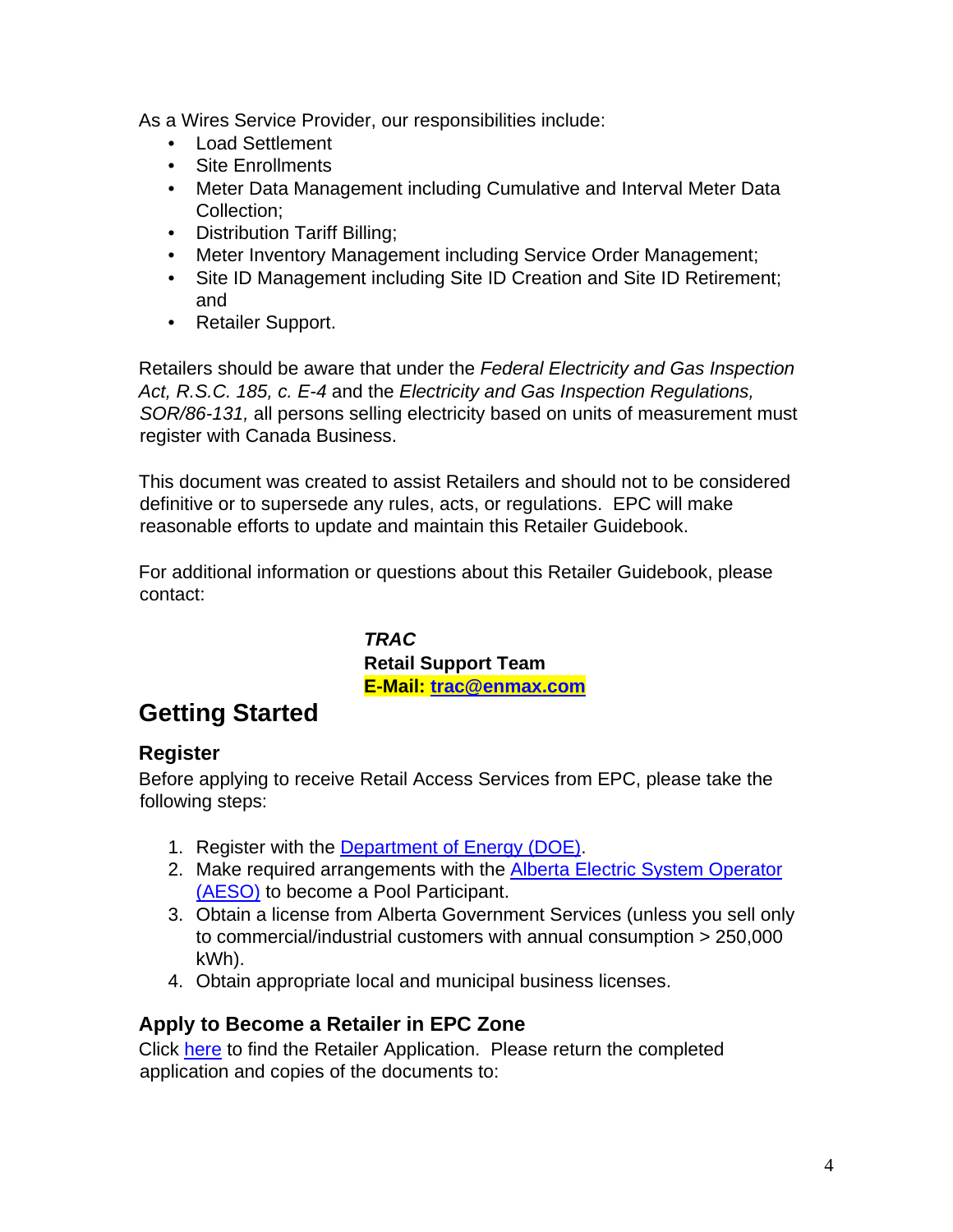ENMAX Power Corporation TRAC - Client Support 141 – 50 Avenue SE Calgary, AB T2G 4Y7

#### <span id="page-4-0"></span>**Establishing Prudential Requirements**

EPC's determination of the Retailer's prudential requirements is as specified in th[e](http://www.qp.alberta.ca/574.cfm?page=2003_159.cfm&leg_type=Regs&isbncln=9780779730902) *[Distribution Tariff Regulation AR 162/2003](http://www.qp.alberta.ca/574.cfm?page=2003_159.cfm&leg_type=Regs&isbncln=9780779730902)*[.](http://www.qp.alberta.ca/574.cfm?page=2003_159.cfm&leg_type=Regs&isbncln=9780779730902) 

Retailers must prove that they are capable of meeting their obligations under the [EPC Distribution Tariff Terms and Conditions.](https://www.enmax.com/ForYourHomeSite/Documents/DT-TandCs-Jan-1-2015.pdf) Audited financial statements, credit bureau reports and other financial information will be provided to EPC to confirm the financial standing of your company. Please allow a minimum of 20 business days before commencement of site enrollment. This allows adequate time to complete a thorough financial review.

### <span id="page-4-1"></span>**Establishing Mandated Files with EPC**

Retailers must be able to exchange mandated files with EPC via VLTrader. Test scripts will be provided to prospective Retailers as a means of confirming that the standard data exchanges are possible. Note that this computer system testing will be entered into only with Retailers that have formally initiated the listing process.

### <span id="page-4-2"></span>**Executing the Retail Access Services Agreement (RASA)**

The final step to becoming an EPC listed Retailer is executing the RASA below to acknowledge compliance [and](https://www.enmax.com/ForYourHomeSite/Documents/DT-TandCs-Jan-1-2015.pdf) agreement to **EPC's Distribution Tariff Terms and** [Conditions.](https://www.enmax.com/ForYourHomeSite/Documents/DT-TandCs-Jan-1-2015.pdf) 

[Retail Access Service Agreement](https://www.enmax.com/ForYourBusinessSite/Documents/RASAgreementsec.pdf) [.](https://www.enmax.com/ForYourBusinessSite/Documents/RASAgreementsec.pdf)

### <span id="page-4-3"></span>**Relevant Information**

There are several documents listed under Appendices that form the basis for much of the information within this document.

The following documents should be reviewed by all Retailers.

- [EPC Distribution Tariff Terms and Conditions](https://www.enmax.com/ForYourHomeSite/Documents/DT-TandCs-Jan-1-2015.pdf)
- [EPC Distribution Tariff Rate Schedules](https://www.enmax.com/ForYourBusinessSite/Documents/2015-02-01_DT_Rate_Schedule.pdf)
- [EPC Distribution Tariff Fee Schedules](https://www.enmax.com/ForYourHomeSite/Documents/Fee-Schedule-Jan-1-2015.pdf)
- [AUC Rule 004 Tariff Billing Code](http://www.auc.ab.ca/acts-regulations-and-auc-rules/rules/Pages/Rule004.aspx) [\(](http://www.auc.ab.ca/acts-regulations-and-auc-rules/rules/Pages/Rule004.aspx)TBC)
- AUC Rule 010 [Historic Usage Procedures](http://www.auc.ab.ca/acts-regulations-and-auc-rules/rules/Pages/Rule010.aspx)
- AUC Rule 021 [Settlement System Code](http://www.auc.ab.ca/acts-regulations-and-auc-rules/rules/Pages/Rule021.aspx) (SSC)
- [AUC Rule 024 –Mico-Generation](http://www.auc.ab.ca/acts-regulations-and-auc-rules/rules/Pages/Rule024.aspx)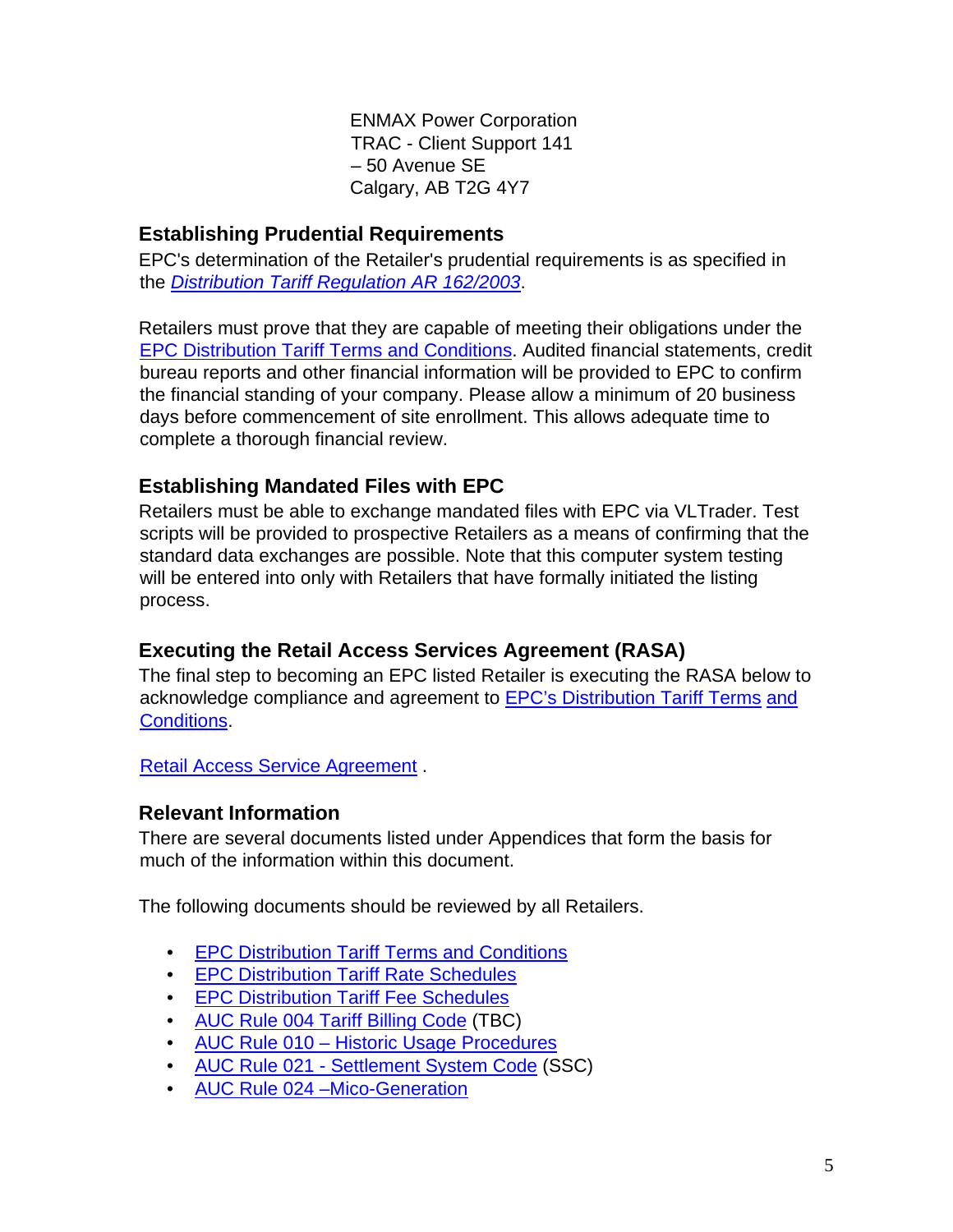- [Distribution Tariff Regulation –](http://www.qp.alberta.ca/1266.cfm?page=2003_159.cfm&leg_type=Regs&isbncln=9780779730902) (A/R 162.2003[\)](http://www.qp.alberta.ca/1266.cfm?page=2003_159.cfm&leg_type=Regs&isbncln=9780779730902)
- [Roles and Responsibilities Regulation \(A/R 169/2003\)](http://www.qp.alberta.ca/574.cfm?page=2003_162.cfm&leg_type=Regs&isbncln=9780779728817)

Additional information is also available from the **Alberta Electric System Operator**, [Utilities Consumer Advocate,](http://www.ucahelps.gov.ab.ca/4.html) [Alberta Government Services](http://www.servicealberta.gov.ab.ca/) and the [Alberta](http://www.auc.ab.ca/Pages/Default.aspx)  [Utilities Commission.](http://www.auc.ab.ca/Pages/Default.aspx)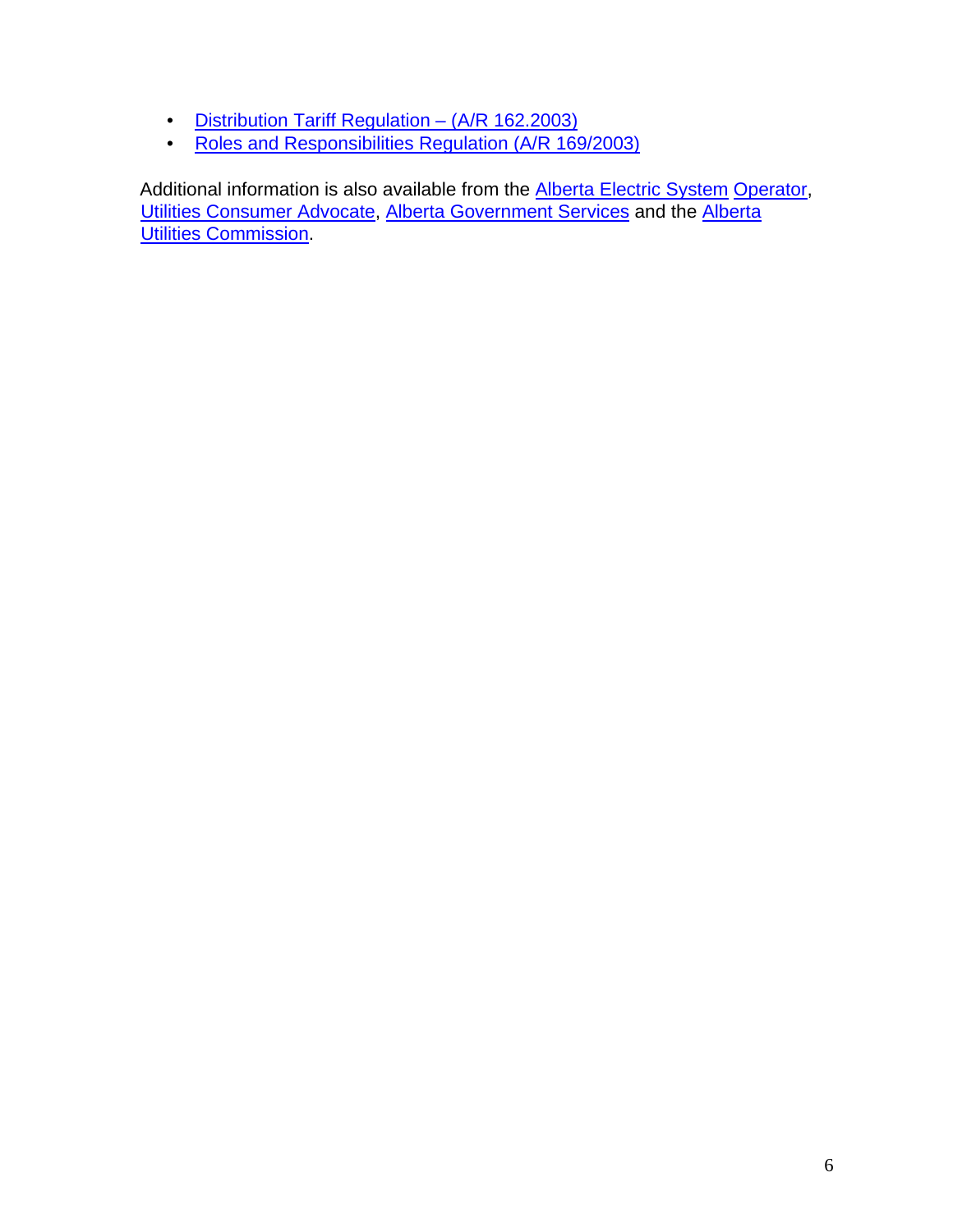# <span id="page-6-0"></span>**Retailer Support**

# <span id="page-6-1"></span>**Contact Centre**

EPC maintains a support service called TRAC. This service provides a single point of contact for all Retailer questions.

Assistance is coordinated by our TRAC team through trac@enmax.com. This email account is monitored business days between the hours of 07:30 – 16:30. TRAC can also be reached by fax at (403) 514 – 6836.

# <span id="page-6-2"></span>**Responsibilities**

The TRAC team investigates and resolves all Retailer inquires. TRAC will acknowledge and assign a ticket number to all inquiries within an estimated response time of 2 business days and is accessed exclusively by e-mail. Please include the assigned ticket number on any future correspondence regarding the original inquiry.

# <span id="page-6-3"></span>**Retailer Service Requests**

Common retailer service requests include:

- Energizing/re-energizing sites
- De-energizing sites (de-energizing a site for financial reasons may only be performed by the Default Supplier and Regulated Rate Option Retailer)
- Exchanging/upgrading meters
- Testing meters
- Reading meters off-cycle

A complete list of services and their associated fees are located in the [EPC](https://www.enmax.com/ForYourHomeSite/Documents/Fee-Schedule-Jan-1-2015.pdf) [Distribution Tariff Fee Schedule.](https://www.enmax.com/ForYourHomeSite/Documents/Fee-Schedule-Jan-1-2015.pdf) Retailers should become familiar with the [EPC](https://www.enmax.com/ForYourBusinessSite/Documents/Revenue_Metering.pdf) [Revenue Metering Guidelines.](https://www.enmax.com/ForYourBusinessSite/Documents/Revenue_Metering.pdf) Retailers are financially responsible for all service requests made on behalf of their end use customers. EPC will invoice Retailers for these services on a monthly basis, as per AUC Rule 004 - Tariff Billing Code.

# <span id="page-6-4"></span>**Distribution Customer Requirements**

# <span id="page-6-5"></span>**Terms and Conditions for Distribution Access Service**

EPC will carry out the functions necessary to supply electricity to end-use Customers in its service area.

The AUC approved EPC Distribution Tariff Terms and Conditions of Distribution Access Service are available [here.](https://www.enmax.com/ForYourHomeSite/Documents/DT-TandCs-Jan-1-2015.pdf)

The Terms and Conditions of Distribution Access Service for our municipal clients' zones can be found on the appropriate link below.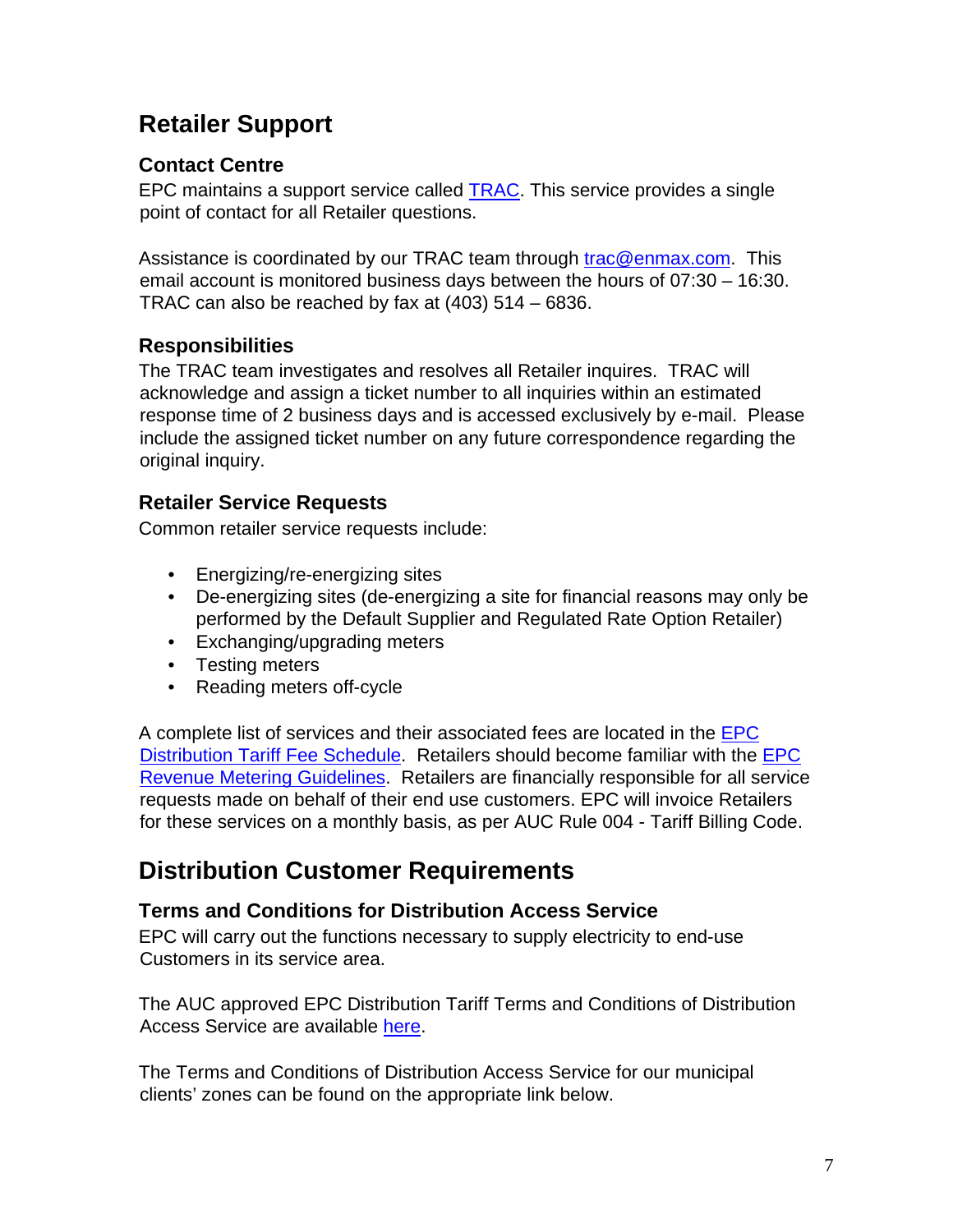- [Cardston](http://cardston.ca/)
- [Ponoka](http://www.ponoka.org/)
- [Red Deer](http://www.reddeer.ca/default.htm)

#### <span id="page-7-0"></span>**Responsibility for Electric Purchases**

The Retailer will be solely responsible for the purchase of electricity through the Independent System Operator (ISO) and for arranging the delivery of electricity to the Point of Service for Customers, subject to the Terms and Conditions.

### <span id="page-7-1"></span>**EPC Arrangements with Customers**

Unless otherwise stated, the Retailer shall be solely responsible for having appropriate contractual or other arrangements with Customer(s) necessary to provide service to Customers. EPC shall not be responsible for monitoring, reviewing or enforcing such contracts or arrangements and shall have no liability for such customer arrangements.

### <span id="page-7-2"></span>**Providing List of Authorized Persons to EPC**

The Retailer shall provide EPC with a current list of individuals who are authorized to communicate with EPC with respect to Distribution Access Service. All individuals named in accordance with this Section shall be classified as Authorized Retail Representatives for the Retailer. EPC will routinely contact Retailers to update and verify the Authorized Representative list.

# <span id="page-7-3"></span>**Load Settlement**

### <span id="page-7-4"></span>**What is Load Settlement?**

Load Settlement is the process of allocating energy consumption at the site level on an hourly basis. The site level allocations are assigned to Retailers based on retailer site enrollment. Load settlement activities are completed in accordance with the **AUC Rule 021 - Settlement System Code**.

Typical settlement functions include:

- Allocating Energy
- Distributing Settlement Data
- Establishing Load Profiles
- Handling of Errors and Disputes

### <span id="page-7-5"></span>*Allocating Energy*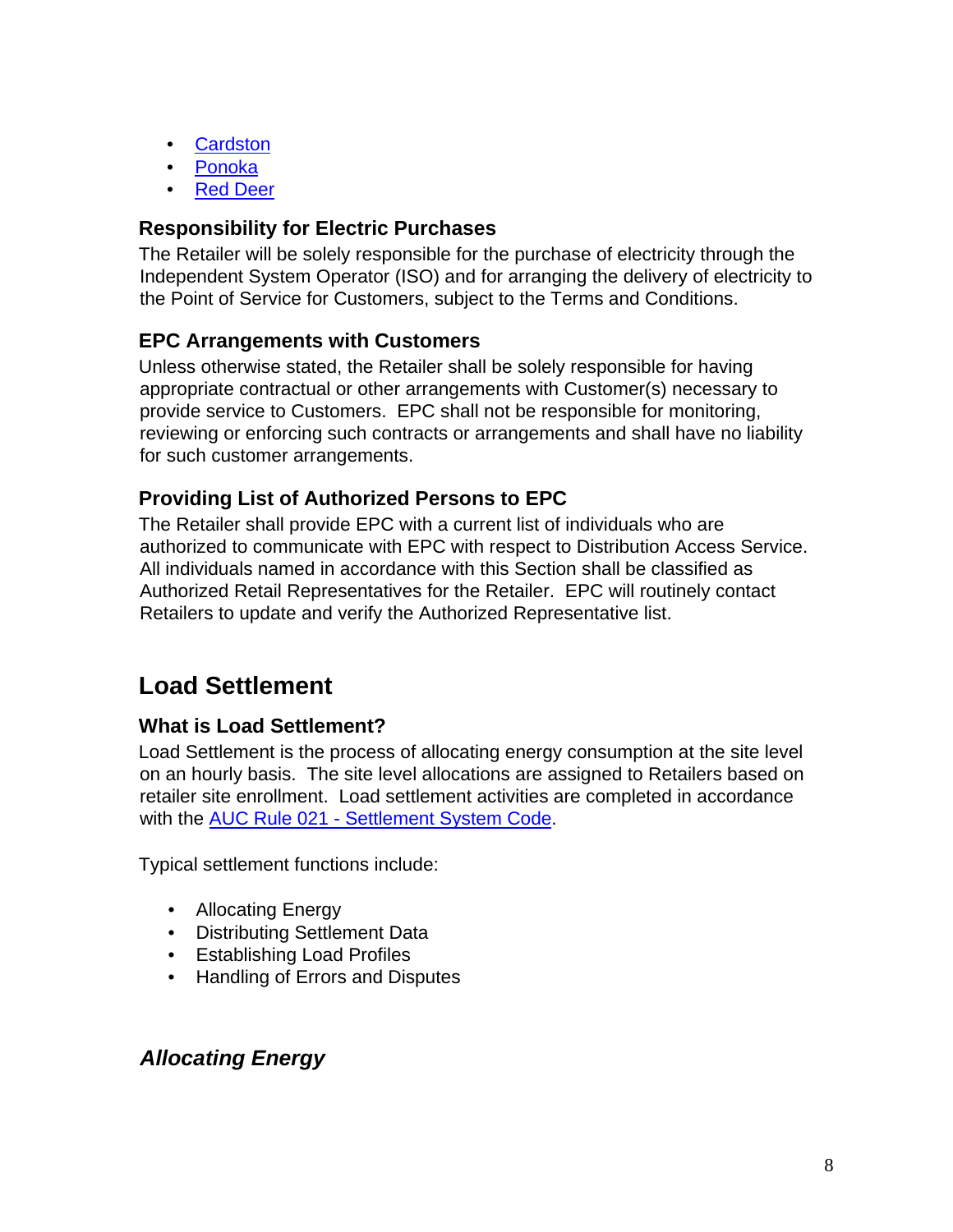### <span id="page-8-0"></span>**Interval Metered Sites**

Load settlement aggregates interval-metered consumption data to obtain hourly consumption values for use in the Load Settlement process.

#### <span id="page-8-1"></span>**Cumulative (Non-interval) Metered Sites**

Cumulative metered sites are allocated based on profiles. Profiles are based on the following:

- EPC's residential profile is based on dynamic estimation, using residential sample sites.
- All other cumulative metered sites are based on Net System Load Shape (NSLS) (i.e., the system load minus interval, deemed and residential load.)
- Deemed profiles are applied to sites which are not metered. (i.e., streetlights, traffic lights, cathodic protection and other sites with predictable load.)

### <span id="page-8-2"></span>**Unmetered Sites (Deemed Load Profiles)**

Some sites, such as street lighting and traffic signals, are settled using load shapes derived from operating schedules. Estimated consumption is based on factors such as number of devices, wattage and hours of use.

#### <span id="page-8-3"></span>**Calculate and Allocate Distribution System Losses**

EPC calculates loss factors by developing a loss multiplier (using a modeled approach) for each settled hour. The loss multiplier times the load results in the allocated distribution loss. Individual rate classes have their own 'loss factor'. Distribution Losses are allocated to retailers based on their share of total energy consumption within the Settlement Zone.

#### <span id="page-8-4"></span>**Unaccounted for Energy (UFE)**

UFE is calculated as the total system Load minus the sum of:

- Total interval metered load
- Total cumulative load
- Total unmetered load
- Total system losses

UFE is allocated to retailers based on their share of the total energy consumption within the Settlement Zone.

#### <span id="page-8-5"></span>**Balancing Within Settlement Zone**

Total energy allocation for each settlement hour equals the total point of delivery (POD) readings for that hour within the settlement zone (POD = interval  $+$ cumulative + unmetered + system losses + UFE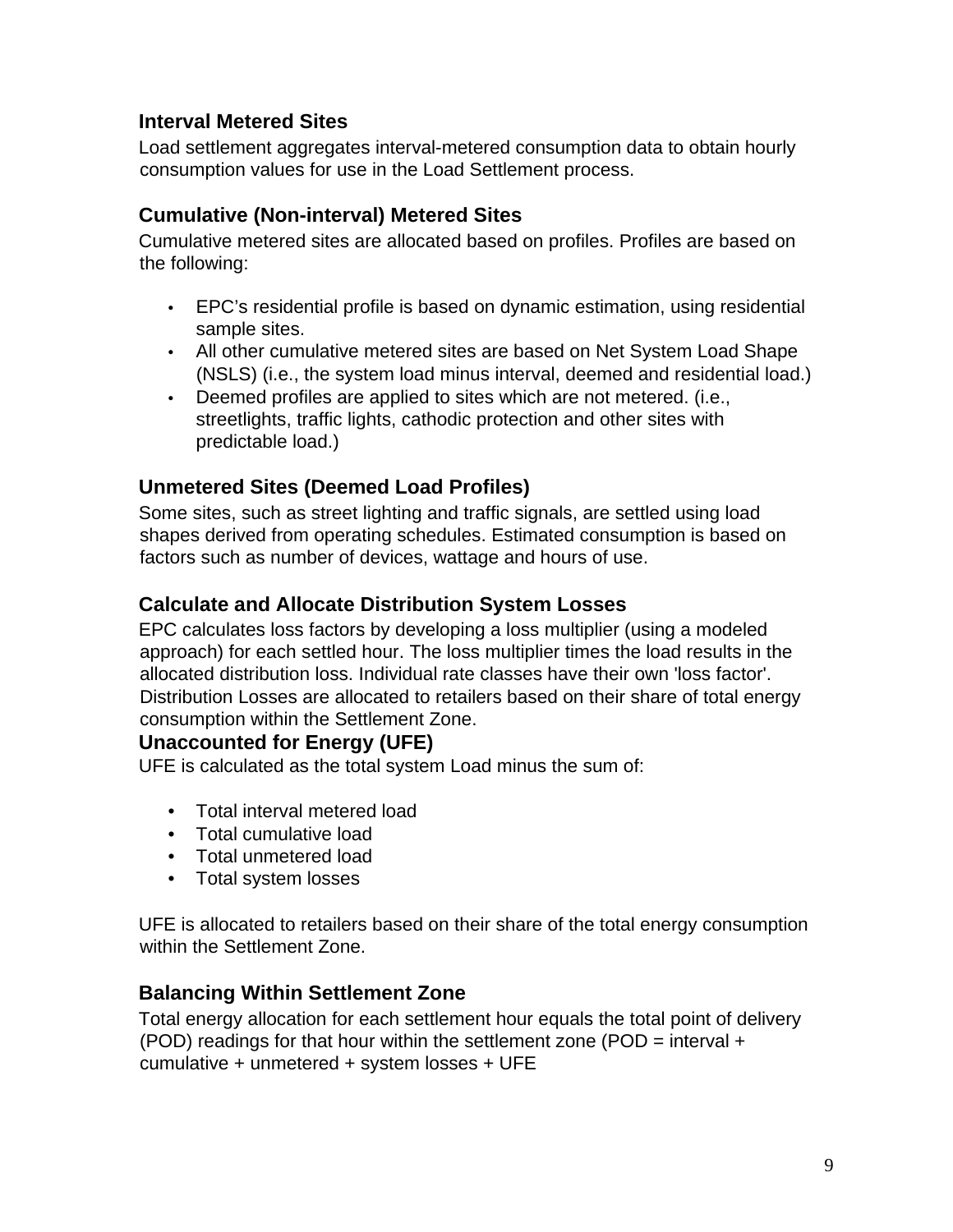### <span id="page-9-0"></span>**Distributing Settlement Data**

#### <span id="page-9-1"></span>**Provide Retailers with Settlement Results**

Settlement results are provided to Retailers according to the sites for which they are the Retailer of Record during the settlement period. Retailers will receive the standard settlement information on a scheduled basis as specified in the [SSC.](http://www.auc.ab.ca/acts-regulations-and-auc-rules/rules/Pages/Rule021.aspx) 

#### <span id="page-9-2"></span>**Provide Consumption Data to ISO for Settlement**

Settlement results for each hour of each settlement day are provided to ISO. The ISO then utilizes this information for financial settlement purposes.

### <span id="page-9-3"></span>**Settlement Timing**

EPC performs Daily, Monthly, Interim and Final settlement runs in accordance with the SSC.

Each iteration of settlement incorporates newer and more complete data, thereby increasing the accuracy of the settlement run.

Initial Daily and Monthly Settlements are largely based on estimates. As more actual meter data becomes available, these are incorporated in the next settlement. Revisions after the Final Settlement are addressed via the Post Final Adjustment Mechanism (PFAM) as outlined in the **SSC**.

# <span id="page-9-4"></span>**Establishing Profiles**

Since cumulative meters are read monthly (or greater), EPC uses statistical profiling to allocate monthly energy usage to an hourly value. EPC uses a combination of Net System Load Shape (NSLS) and researched profiles based on dynamic estimation.

The cumulative threshold for EPC is established at 150 kVA. All sites with load above that level are or will be equipped with interval meters. Profiles are not required for interval metered sites, since reads are taken every 15 minutes.

EPC will utilize the following for load profiling:

- Net System Load Shape for commercial and industrial cumulative meters.
- A residential profile derived from dynamic load research.
- Deemed load profiles for unmetered loads.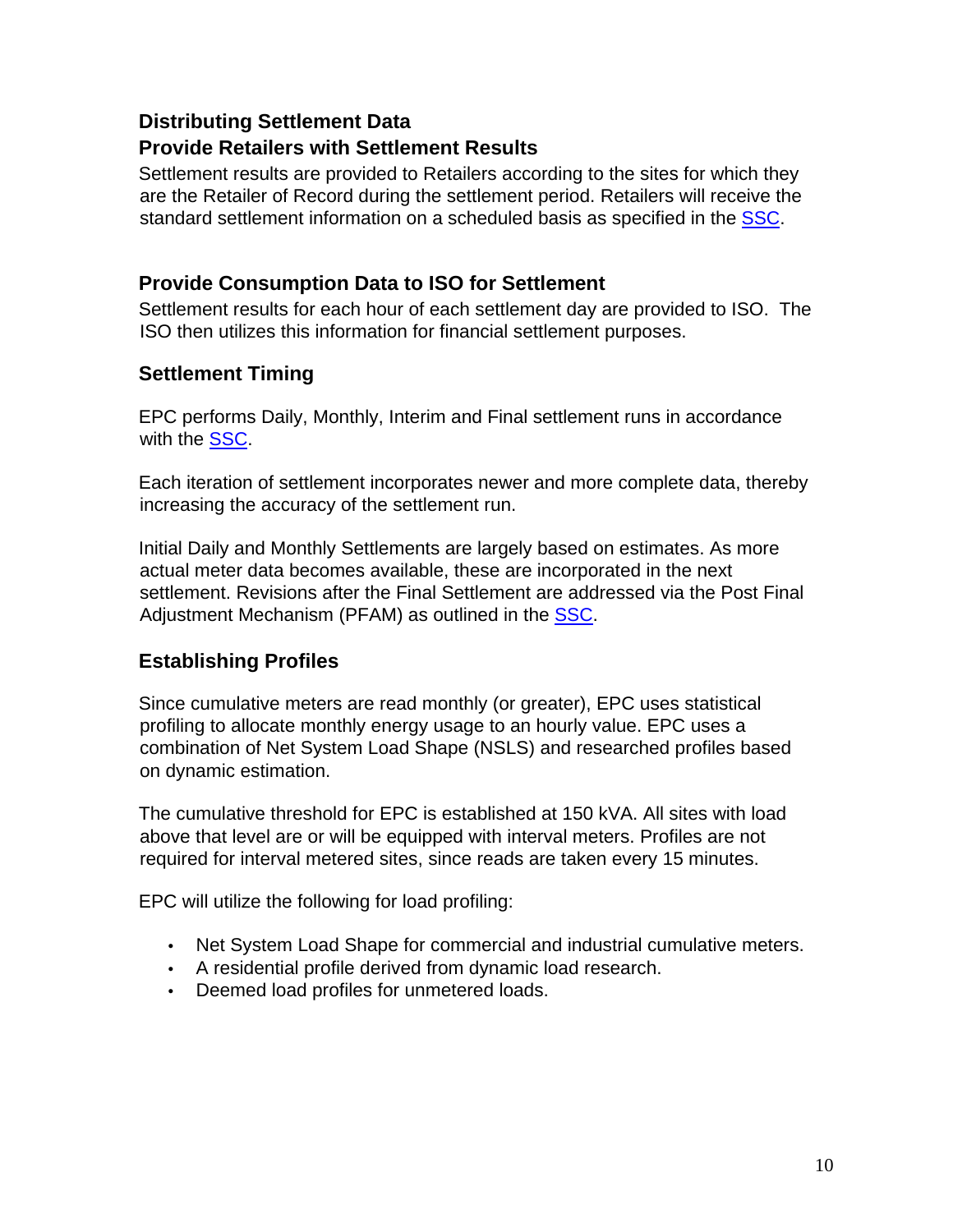# <span id="page-10-1"></span><span id="page-10-0"></span>**Handling of Errors and Disputes Dispute Resolution**

Procedures for dispute resolution among parties affected by settlement calculations are described in the [SSC.](http://www.auc.ab.ca/acts-regulations-and-auc-rules/rules/Pages/Rule021.aspx) 

Disputes arising after final settlement will be handled under PFAM as determined by the [SSC](http://www.auc.ab.ca/acts-regulations-and-auc-rules/rules/Pages/Rule021.aspx) and will only result in financial adjustments (no additional settlement runs).

### <span id="page-10-2"></span>**Enrolling Customers and Managing Customer Information**

As described in the **SSC**, Retailers and Regulated Rate Providers are responsible for enrollment, including informing EPC that they've been chosen as the supplier of electricity services at a particular site. Enrollment is supported through the standard transactions described in the [SSC.](http://www.auc.ab.ca/acts-regulations-and-auc-rules/rules/Pages/Rule021.aspx)

- Retailers must ensure that they have obtained proper authorization from their current or prospective customers before initiating any customer related transaction, including consumption history and enrollment.
- The Retailer bears full responsibility for the accuracy of enrollment transactions submitted to EPC. A Retailer that erroneously enrolls a site will bear responsibility for the associated Distribution Tariff costs and any other financial implications associated with the error.
- In its role as the wire services provider, EPC requires emergency contact information for all sites in our service area. Retailers must provide uptodate basic customer information (including emergency contact name, addresses and phone numbers as well as name, address and phone numbers for the financially responsible party) for all enrolled sites. This information is provided to EPC through the industry standard transaction, Update Customer Information (UCI), via VLTrader, as described in the [SSC.](http://www.auc.ab.ca/acts-regulations-and-auc-rules/rules/Pages/Rule021.aspx)
- If a Retailer wishes to terminate its ownership of a particular site, it must provide the industry standard transaction, De-Select Request (DSR), via VLTrader, as described in the [SSC.](http://www.auc.ab.ca/acts-regulations-and-auc-rules/rules/Pages/Rule021.aspx) If no de-select date is provided in the DSR, the effective date of the transaction will be five calendar days from the date of the request, unless the site enrolled by another retailer within the five calendar day period.

**Please note:**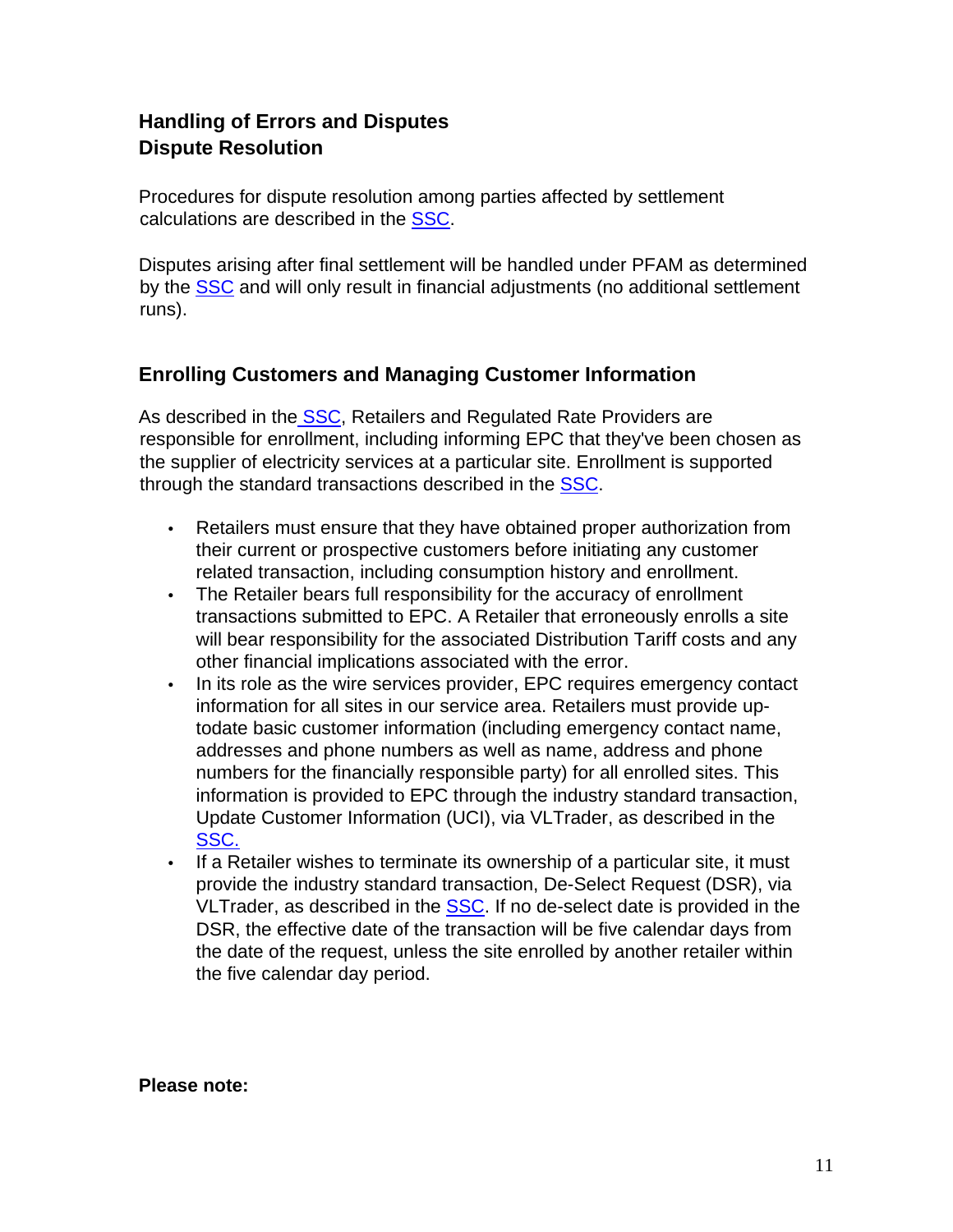EPC is neither bound by, nor will it enforce, contracts between retailers and their end use customers. EPC also will not mediate disputes between retailers and end use customers.

### <span id="page-11-0"></span>**Site Information**

A Site is identified by a unique Site ID number and must be enrolled with a Retailer before energy can flow. Site ID information such as Site and bill cycle data, can be found in the Site Cycle Catalogue. It enables a Retailer to cross reference sites to a wire owner's bill cycle. The Site Cycle Catalogue is updated every business day.

If you have any questions regarding the content of, or access to, these files, please e-mail **TRAC@enmax.com.** 

Site ID catalogues and Site Cycle Catalogue can be accessed [here.](https://www.enmax.com/business/energy-retailers/site-information)

### <span id="page-11-1"></span>*Settlement Zones*

EPC provides wires services to the following zones:

- Calgary
- Cardston
- Ponoka
- Red Deer

# <span id="page-11-2"></span>**Metering**

### <span id="page-11-3"></span>**Metering Services**

EPC provides and maintains all revenue meter services within its service area. EPC is accredited by Measurement Canada to provide these services. EPC will own, install, seal and approve the meters for all sites on its distribution system.

### <span id="page-11-4"></span>**Provision of Interval Meter**

A site that registers over 150 kVa at least twice in the previous 365 days will require an interval meter. Once an interval meter has been installed, it will not be removed unless the site is permanently de-energized. For new customers moving into an existing site, EPC will make an estimate of Site Demand, and if the estimate is greater than 150 kVa, an interval meter will be installed. For new sites, an interval meter will be installed at all sites with a planned installed capacity of 200 kVa or greater.

### <span id="page-11-5"></span>**Unmetered Sites**

Sites will be metered or unmetered at the sole discretion of EPC.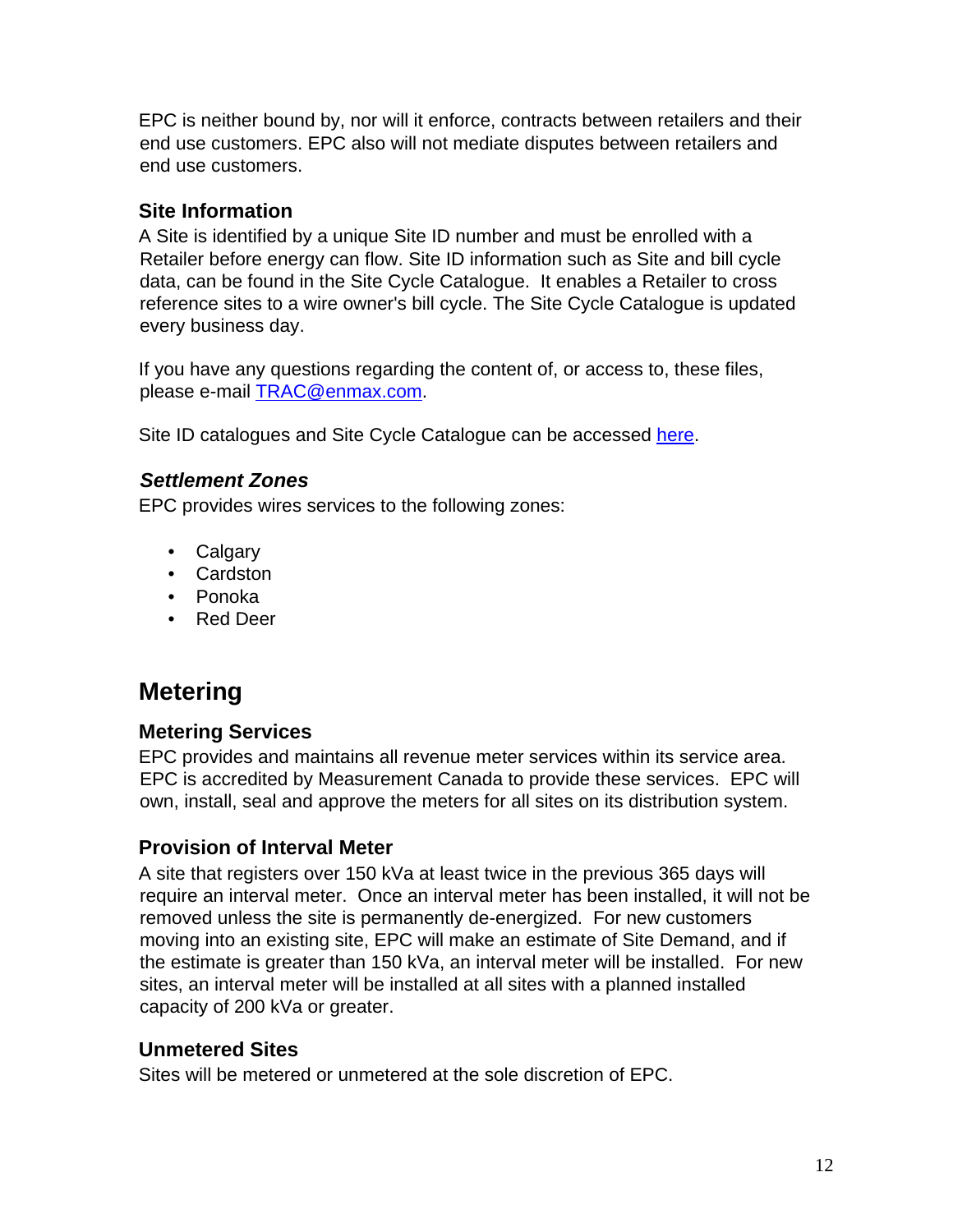### <span id="page-12-0"></span>**Changes to Metering Equipment**

Should a Retailer request a new meter or communication be attached to an existing meter, the request shall be made as set out in the [EPC Distribution Tariff](https://www.enmax.com/ForYourHomeSite/Documents/DT-TandCs-Jan-1-2015.pdf) [Terms and Conditions.](https://www.enmax.com/ForYourHomeSite/Documents/DT-TandCs-Jan-1-2015.pdf)

The Retailer will bear the cost incurred by EPC in providing and installing the meter or attaching the communication device. Click [here](https://www.enmax.com/ForYourHomeSite/Documents/Fee-Schedule-Jan-1-2015.pdf) to view the EPC Distribution Tariff Fee Schedule.

#### <span id="page-12-1"></span>**Meter Upgrade and Non-standard Meters**

Requests for a meter upgrade and EPC approved non-standard meters, communication equipment and data field recordings will incur an extra service charge as set out in the [EPC Distribution Tariff Fee Schedule.](https://www.enmax.com/ForYourHomeSite/Documents/Fee-Schedule-Jan-1-2015.pdf)

# <span id="page-12-2"></span>**Meter Data Management (MDM)**

MDM includes the collection, validation and management of all consumption data. All non-interval meters in the Calgary settlement zone are scheduled to be read monthly. All interval data in the Calgary and our municipal client's zones are scheduled to be downloaded daily.

#### <span id="page-12-3"></span>**Delivery of Meter Reading Information**

EPC is the sole source of revenue metering information for all market participants (Note: Red Deer Electric Light and Power provides interval metered site data) in its service area. EPC sends revenue meter reading information for enrolled sites to market participants, as described in the SSC.

#### <span id="page-12-4"></span>**Publication of Meter Reading Cycles**

EPC publishes the meter reading cycle schedule for Calgary and our municipal client zones. To view the schedule for a specific site id, refer to the [Site Cycle](https://www.enmax.com/business/energy-retailers/site-information) [Catalogue.](https://www.enmax.com/business/energy-retailers/site-information) 

### <span id="page-12-5"></span>**Request for Historical Usage File (HUF)**

Retailers may request historic usage information from EPC for a period of 425 days from the date of request permitting the Retailer has executed a Historical Consumption Request Agreement with EPC.

Additional information pertaining to historical usage is specified in [AUC Rule 010](http://www.auc.ab.ca/acts-regulations-and-auc-rules/rules/Pages/Rule010.aspx) – [Rules on Standards for Requesting and Exchanging Site-Specific Historic](http://www.auc.ab.ca/acts-regulations-and-auc-rules/rules/Pages/Rule010.aspx) [Usage Information for Retail Electricity and Natural Gas](http://www.auc.ab.ca/acts-regulations-and-auc-rules/rules/Pages/Rule010.aspx) Market[s.](http://www.auc.ab.ca/acts-regulations-and-auc-rules/rules/Pages/Rule010.aspx)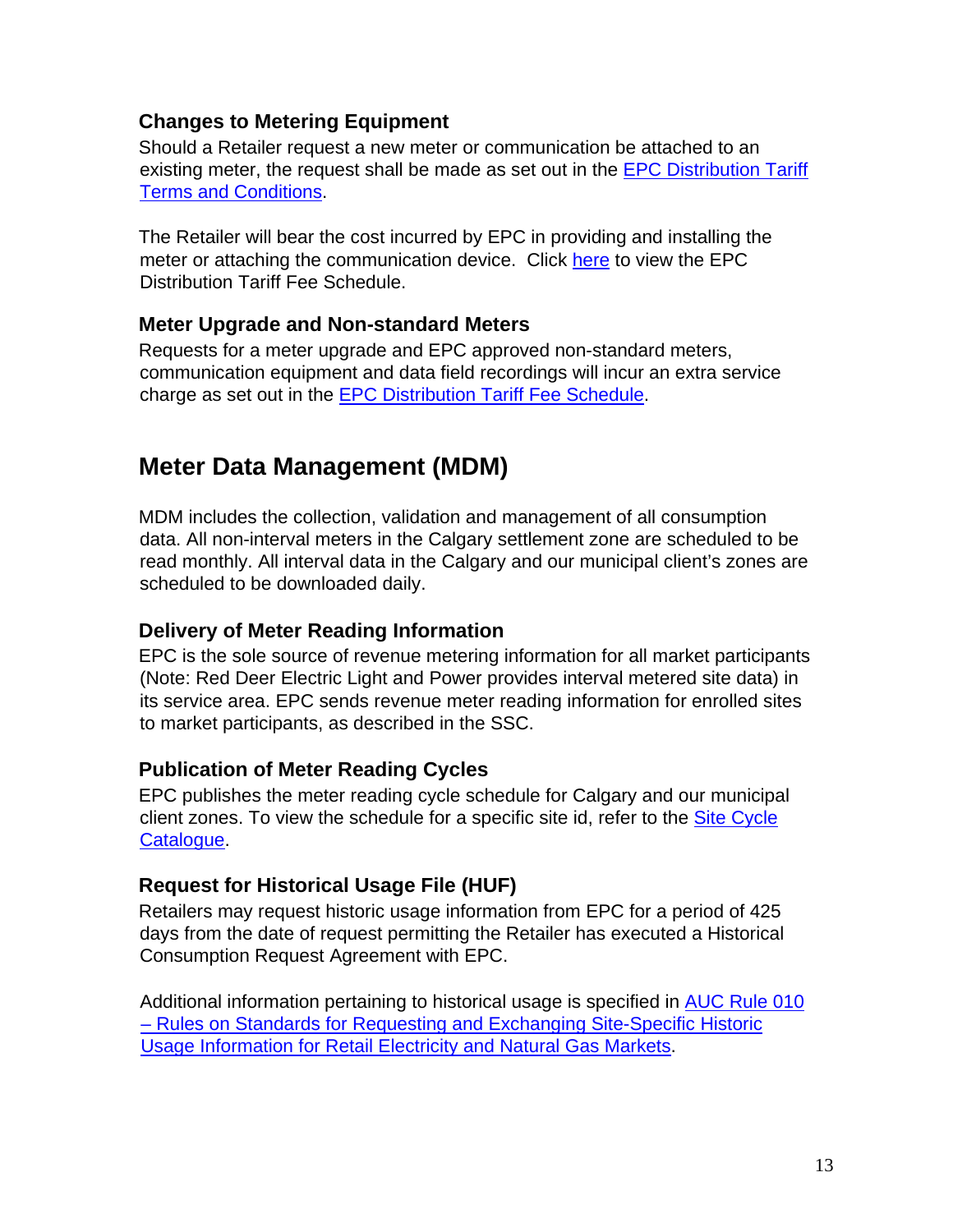Retailers with non-standard requests i.e. non-compliant to AUC Rule 010 (e.g. for period greater than 425 calendar day, graphs or other non-standard format) must be requested using the [Retailer, Non-Standard Request Form.](https://www.enmax.com/ForYourBusinessSite/Documents/10394.pdf) Applicable fees apply as per the EPC Fee Schedule.

### <span id="page-13-0"></span>**Metering Disputes**

It is the Retailer's responsibility to assist Customers who are concerned about their electricity consumption.

If a Retailer disputes a meter reading, the Retailer may request an off-cycle read. EPC will read any of its revenue meters at the request of the Retailer, subject to the charges set out in the EPC [Distribution Tariff Fee Schedule.](https://www.enmax.com/ForYourHomeSite/Documents/Fee-Schedule-Jan-1-2015.pdf)

In the event that the off-cycle read shows that a prior recorded reading is incorrect, then the cost of the off-cycle read will be waived.

### <span id="page-13-1"></span>**Reading a Meter**

When reading a meter, read dials from right to left. It's important to read in this direction because the reading of one dial will always affect the reading of the dial to its left. The meter dials work like a car's odometer. When a dial has made one full rotation, it will return to 0 (and the dial to the left will advance by one number). If a dial isn't pointing exactly to 0, the dial hasn't made one full rotation yet. This means that, even if the dial to the left looks like it's pointing exactly to one number, it hasn't quite made it there yet. When a dial is between two numbers, choose the lower number (When the dial is between 9 and 0, think of the 0 as a "10." This means that 9 is the lowest number.) Submit numbers to us from left to right

Sample reading:



Meter reading is 66649

If you have questions about how to read an electric meter, please phone us at (403) 514-3830.

ENMAX Power publishes the meter reading cycle schedule for Calgary customers only online. Learn when your meter is [scheduled to be read.](https://www.enmax.com/business/meter-services/meter-reading-schedule)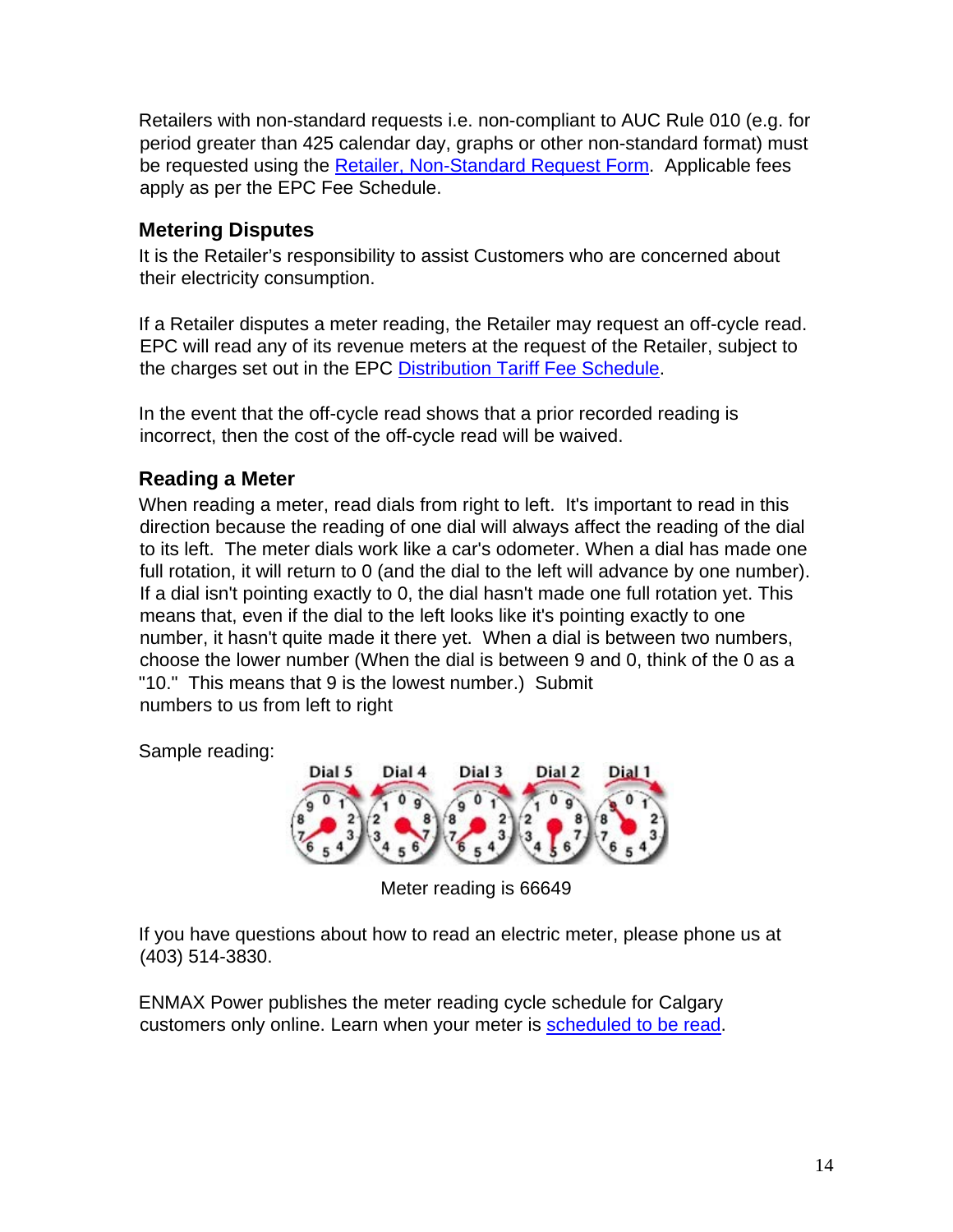# <span id="page-14-0"></span>**EPC / Retailer Communication Capabilities**

The Retailer must have all required information technology systems that will enable it to send and receive data from EPC. The SSC contains communication standards that must be met prior to any communication testing.

Once testing is initiated, EPC will provide test scripts to the Retailer in order to verify successful connectivity and ensure that all validation checks are in place.

For information regarding our VLTrader unique name and IP address please contact trac@enmax.com

### <span id="page-14-1"></span>**File Naming Conventions**

File naming conventions are described in the [SSC](http://www.auc.ab.ca/acts-regulations-and-auc-rules/rules/Pages/Rule021.aspx) and TBC.

# <span id="page-14-2"></span>**Distribution Tariff Billing for Distribution Access**

EPC assesses charges to retailer for distribution, transmission, one-time service charges, and usage information relevant to calculating energy charges in accordance to the [TBC.](http://www.auc.ab.ca/acts-regulations-and-auc-rules/rules/Pages/Rule004.aspx) 

[EPC Distribution Tariff Terms and Conditions](https://www.enmax.com/ForYourHomeSite/Documents/DT-TandCs-Jan-1-2015.pdf) include details about payment terms, error handling practices, collection matters, and other billing-related issues. We recommend that Retailers review the Tariff in order to familiarize themselves with these processes.

### <span id="page-14-3"></span>**Billing to Customer**

The Retailer will be responsible for any direct billing to, and collection from, their Customers.

### <span id="page-14-4"></span>**Late Payment Charges**

Any invoiced rendered to a Retailer for which payment has not been received as set out in [EPC Distribution Tariff Terms and Conditions](https://www.enmax.com/ForYourHomeSite/Documents/DT-TandCs-Jan-1-2015.pdf) [s](https://www.enmax.com/ForYourHomeSite/Documents/DT-TandCs-Jan-1-2015.pdf)hall be considered past due. The penalty for late payment charges is set out in the [Distribution Tariff Fee](https://www.enmax.com/ForYourHomeSite/Documents/Fee-Schedule-Jan-1-2015.pdf) [Schedule](https://www.enmax.com/ForYourHomeSite/Documents/Fee-Schedule-Jan-1-2015.pdf) [a](https://www.enmax.com/ForYourHomeSite/Documents/Fee-Schedule-Jan-1-2015.pdf)nd is applicable to the total current charges outstanding.

#### <span id="page-14-5"></span>**Estimated Invoices**

EPC may provide invoices based on estimated consumption to Retailers.

### <span id="page-14-6"></span>**Invoice Adjustments**

If EPC over or undercharges a Retailer as a result of an invoicing error, EPC may render an adjusted invoice for the amount. Wherever possible, all invoicing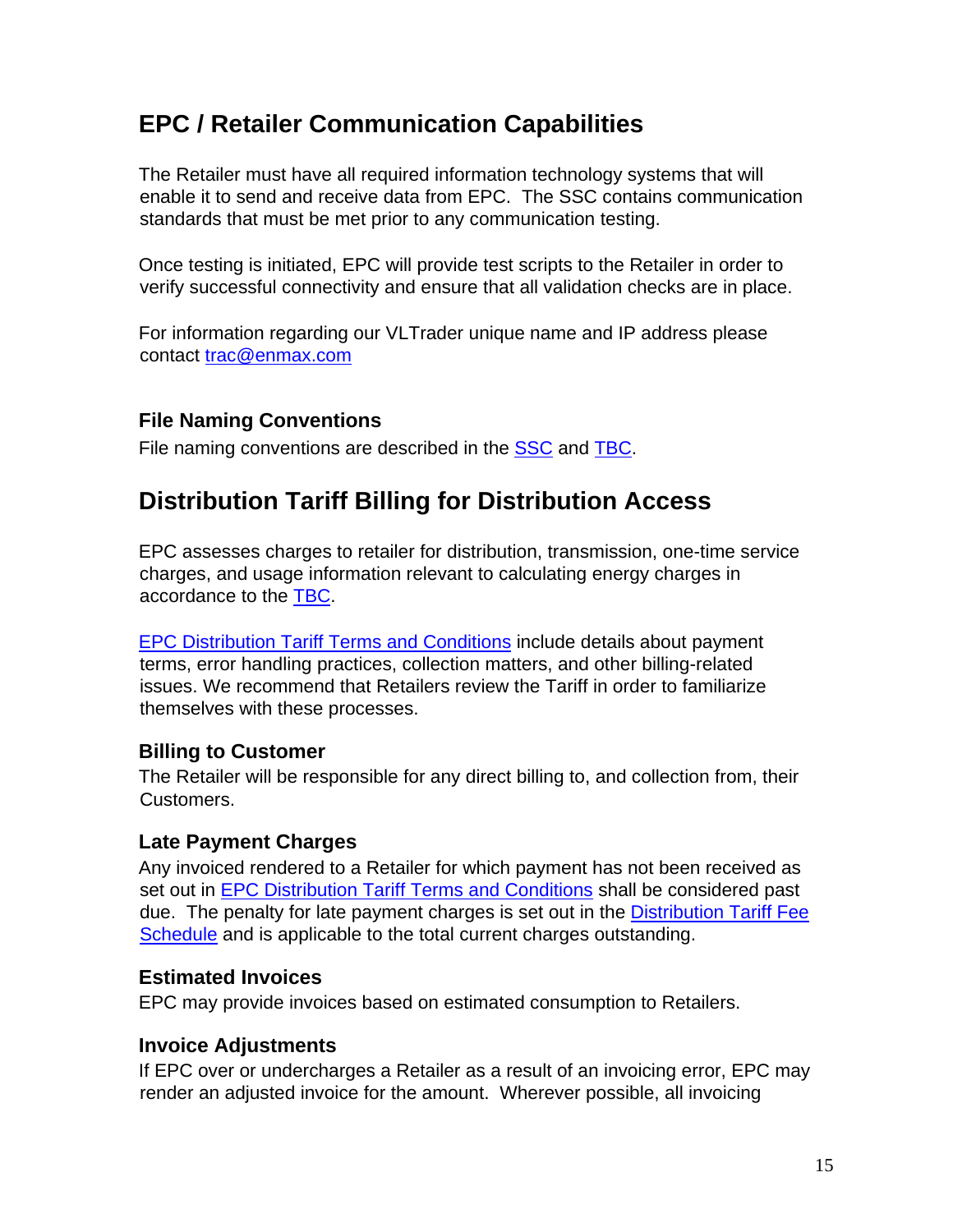errors will be corrected through the interim and final reconciliation settlement invoicing process.

As specified in [TBC,](http://www.auc.ab.ca/acts-regulations-and-auc-rules/rules/Pages/Rule004.aspx) if a Retailer is found to have been over or undercharged due to an invoicing error, EPC may invoice the Retailer for those months during which an invoicing error occurred, up to a maximum of 365 days preceding the month in which the invoicing error is discovered.

### <span id="page-15-0"></span>**Tariff Bill Calendar**

The [Tariff Bill Calendar](https://www.enmax.com/business/energy-retailers/tariff-bill-calendar) [e](https://www.enmax.com/business/energy-retailers/tariff-bill-calendar)nables the Retailer to determine the yearly tariff bill cycle schedules.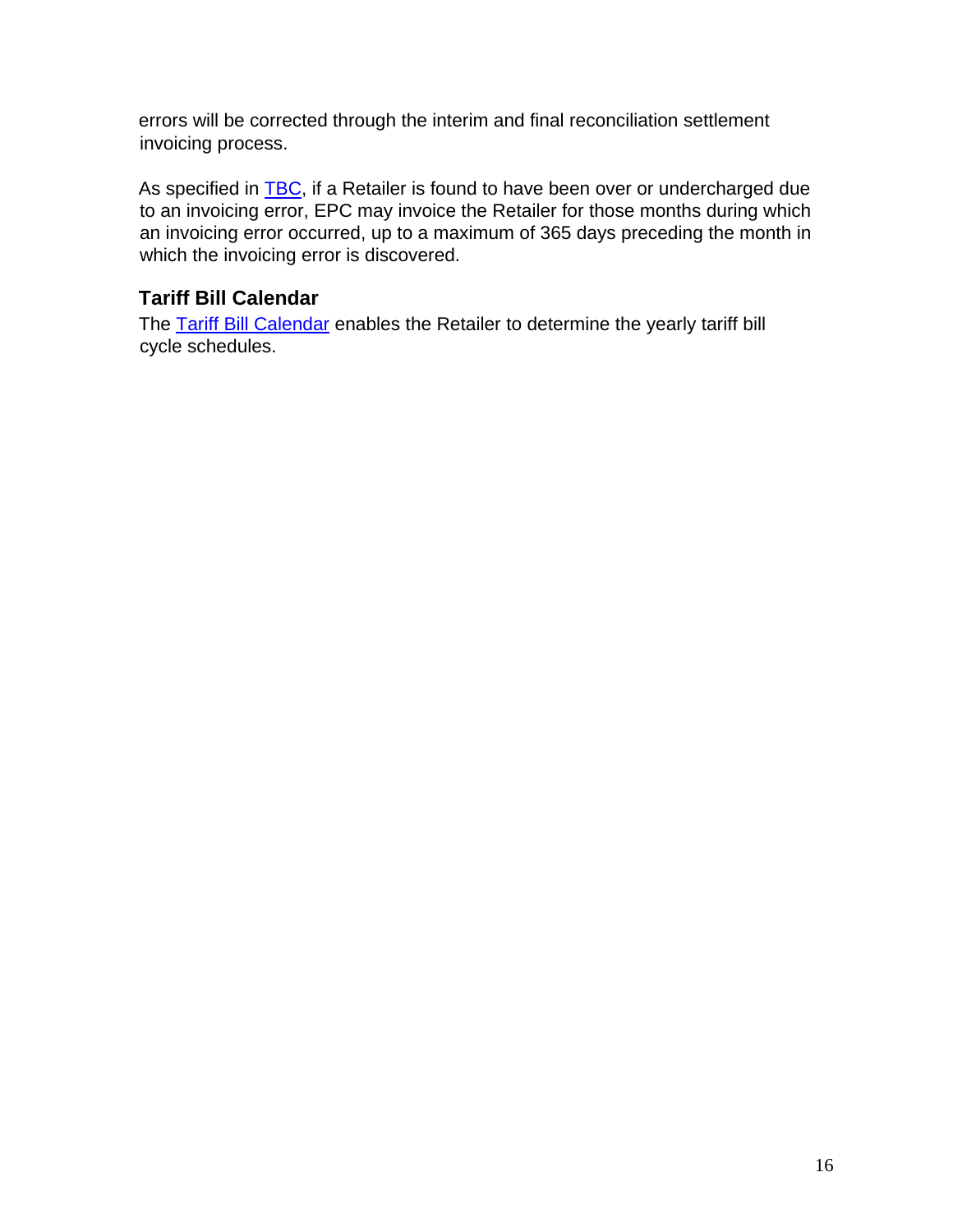# <span id="page-16-0"></span>**Micro-Generation Interconnection**

In 2008 the Government of Alberta introduced a new Micro Generation Regulation to accommodate interconnection of certain Micro Generators utilizing renewable or alternative resources. According to the Alberta Utilities Commission (AUC) Micro Generator Application Guideline the following criteria apply:

*A typical Micro Generator is a residential or small commercial generator with a capacity less than 1 MW that is connected to the electrical distribution system. The electricity produced is for personal use and it is generally expected that on an annual basis generation will be equal to consumption.* 

For additional information, please refer directly to the **Micro Generation** [Regulation.](http://www.auc.ab.ca/acts-regulations-and-auc-rules/rules/Pages/Rule024.aspx)

If you wish to apply for Micro Generator interconnection within ENMAX Power Corporation's distribution system please refer to the Micro Generator Application Guideline and Micro Generator Application on the AUC website.

Please submit completed applications to generationinterconnection@enmax.com.

### <span id="page-16-1"></span>**Contact Information**

For more information please contact ENMAX Power by email at generationinterconnection@enmax.com or by phone at 403-514-3610.

# <span id="page-16-2"></span>**FAQ's**

#### **How would a potential customer obtain a Site ID?**

To obtain a Site ID, a [Site ID Request form](https://www.enmax.com/home/electricity-and-natural-gas/home-improvement-considerations/get-a-site-id) must be completed and submitted to EPC. For each site, you'll need to provide the address, service type, and characteristics (volts, amps, phases & wire count) and permit number.

In Calgary, an electrical permit is required to obtain a Site ID for all single family homes, duplexes, condos, multi-family homes and commercial properties.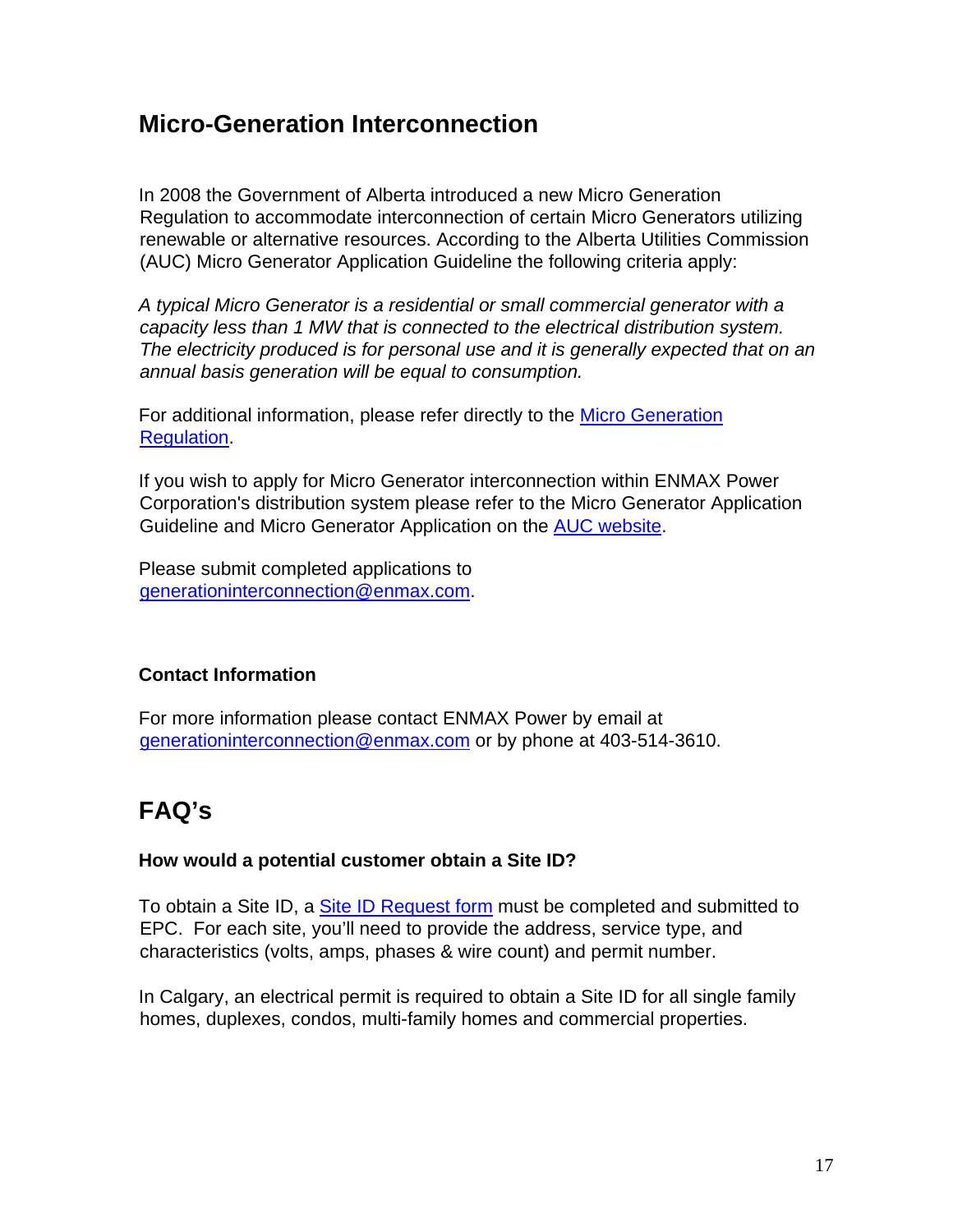#### **I received confirmation of an address change. Why was the Site ID Catalogue not updated?**

EPC updates its Site ID Catalogue daily. Please ensure you download the most recent Site ID Catalogue from EPC's website at the following link:

#### <https://www.enmax.com/business/energy-retailers/site-information>

The Site ID Catalogue must be opened in an application such as TextPad to view the entire contents. If you have downloaded the most recent Site ID Catalogue and are still unable to confirm the updated address, please email trac@enmax.com

#### **There is a discrepancy between our records and what the customer says is at the site. How can I investigate an address or meter number discrepancy?**

Please email all details related to the discrepancy to trac@enmax.com. Often a site visit is required to resolve the issue, so it is important to include customer contact information so that our crews can schedule access to the site and/or meter.

#### **What do I do with customer complaints about meter readers?**

Please email the details to trac@enmax.com. TRAC will ensure the Meter Reading Support area is informed of the complaint. If the customer would like to be called back, please provide the contact information.

#### **A customer called to relay information about their site, such as a new dog. Can I update the Site Notes to inform the meter reader?**

Please email trac@enmax.com to update site notes.

#### **The customer claims the meter was removed from the site. But we are still receiving TBFs. What do I do?**

If the meter is still energized in our systems, the site will continue to be billed. EPC will send out a crew to confirm meter removal. If it is determined that the meter was removed, TRAC will request a De-Energize (DER) order to have the site retired. The retired effective date will be based on the date when our crews confirmed the meter was no longer at the site.

To avoid this scenario, customers need to be in contact with their retailers regarding meter removals. The retailer must request a DER order on the customer's behalf. Only EPC is authorized to remove meters from sites.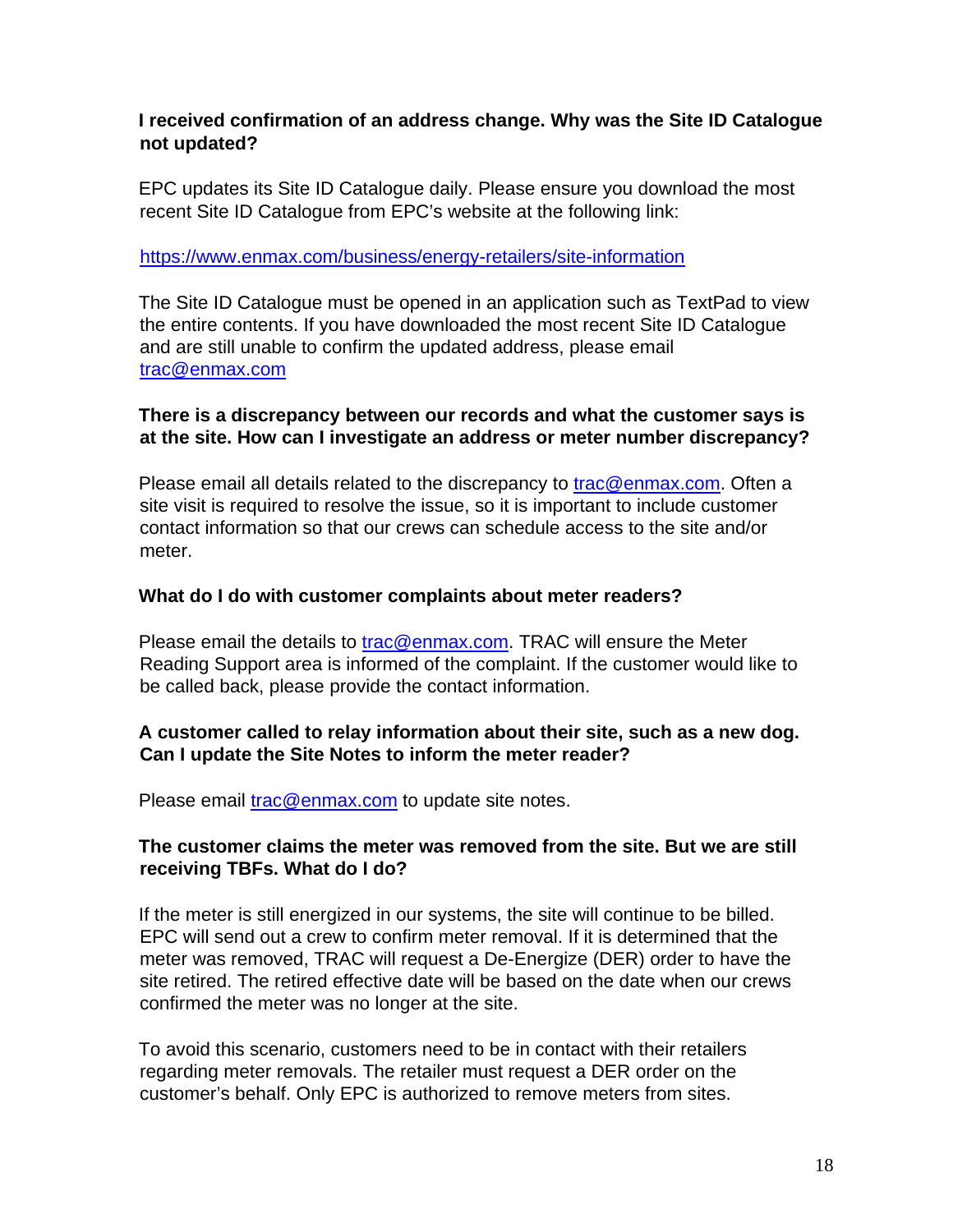#### **What information is required in a request sent to trac@enmax.com?**

Please try to be as specific in your request as possible and include all relevant details. Typically, a site ID is required. In addition, to help resolve your request as quickly as possible, please include the specific meter numbers, date spans and transactions (i.e. TBF) that you are inquiring about, where applicable.

#### **There are no readings for a site. What is the problem and what can be done about it?**

EPC attempts to read each meter every month. If the meter reader was unable to obtain a read, a door card indicating why the meter could not be read will be left at the premise. You can email trac@enmax.com to investigate why a reading was skipped. Please reference the following link on helping EPC access a customer's meter:

<https://www.enmax.com/business/meter-services>

#### **We created an ENR order for a new site and the meter has not yet been installed. Why not?**

EPC will dispatch a crew to install and energize a service. It is the responsibility of the customer and/or electrician to ensure that the site has been properly set up and is ready to be energized. Please email trac@enmax.com to confirm the status of the ENR.

#### **A load limiter has been installed at the customer's site. What is the process for removing it?**

To remove a load limiter and restore full power, please refer to AUC Rule 021 Section 7.7.